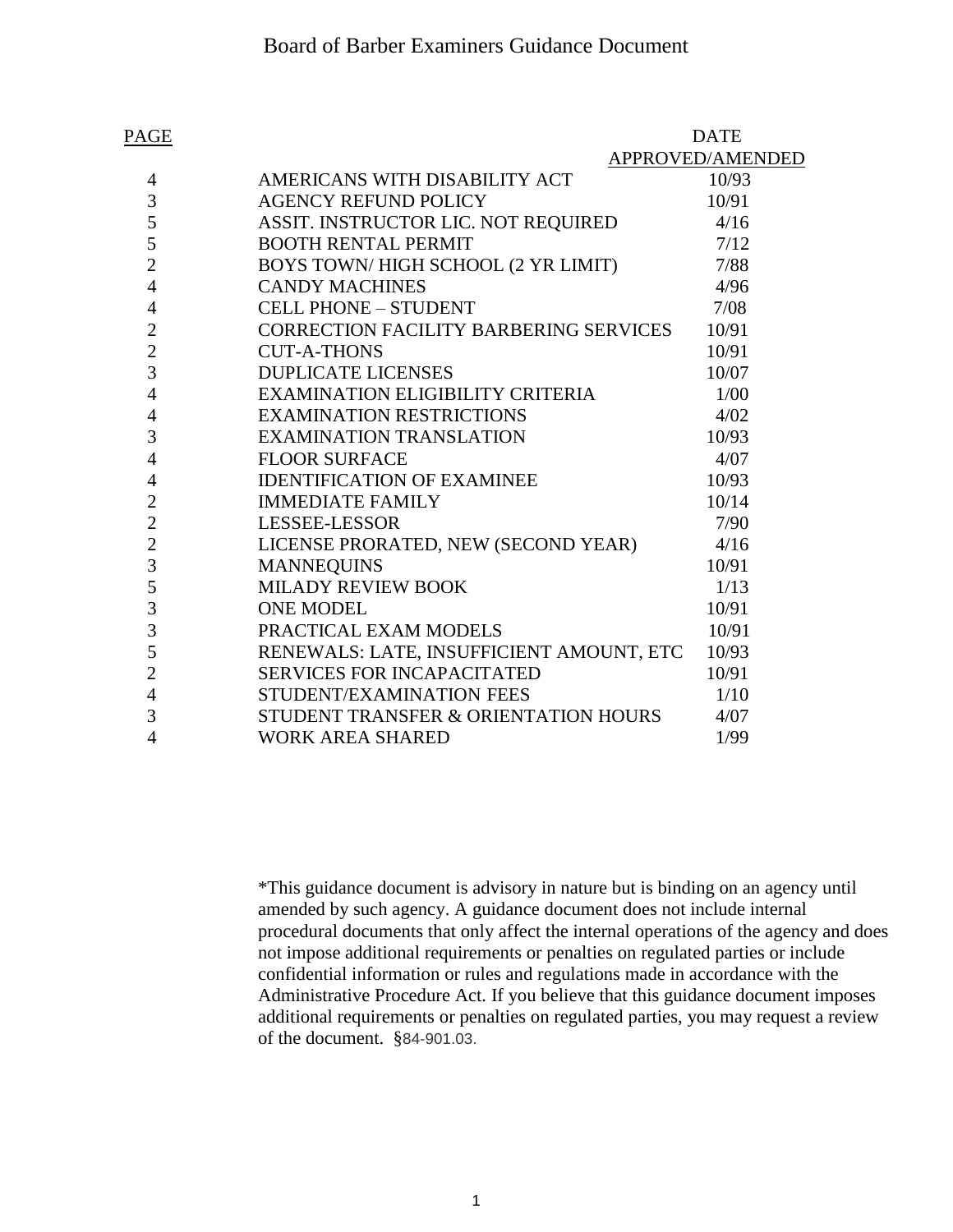## Board of Barber Examiners Guidance Document

| <b>LESSEE-LESSOR</b>                                                                   | Once this relationship has been determined between the lessee and lessor, the<br>following Board guidelines apply:                                                                                                                                                          |
|----------------------------------------------------------------------------------------|-----------------------------------------------------------------------------------------------------------------------------------------------------------------------------------------------------------------------------------------------------------------------------|
|                                                                                        | The Board sees two different methods of operations occurring:                                                                                                                                                                                                               |
|                                                                                        | 1. owner of shop with employees (standard employee/employer relationship)                                                                                                                                                                                                   |
|                                                                                        | 2. lessees who are independent contractors and who have their own shop license (a<br>"shop within a shop")                                                                                                                                                                  |
|                                                                                        | The Board recommends that all parties contact the IRS, SS and the Federal and<br>State Departments of Labor for specific criteria used to determine independent<br>contractor status.                                                                                       |
| <b>BOYS TOWN OR</b><br><b>HIGH SCHOOL</b>                                              | In reviewing and clarifying the requirements for examination of Boys Town or high<br>school students, the two-year requirement will be implemented from the date of<br>high school graduation and enrollment as a full time barber school student.                          |
| <b>IMMEDIATE</b><br><b>FAMILY</b>                                                      | Licensee's immediate family defined: Spouse, father, mother, grandfather,<br>grandmother, sister, brother, child, adopted child, stepchild, grandchild, and spouse<br>of any of theirs. Source: 71-202, clarification of immediate family members.                          |
| <b>CORRECTION</b><br><b>FACILITY</b><br><b>BARBERING</b><br><b>SERVICES</b>            | Board position concerning correction facility offenders offering and providing<br>services to other offenders is permissible. Rationale: Board interpretation as a work<br>of necessity.                                                                                    |
|                                                                                        | To provide barbershop services to employees and non-offenders, the facility<br>barbershop shall be licensed and each offender who provides such services shall be<br>licensed by the Board of Barber Examiners of Nebraska.                                                 |
| <b>SERVICES FOR</b><br><b>INCAPACITATED</b>                                            | Hospital/convalescent home/residence: Defined as barbering services rendered to<br>persons who are incapacitated which prevents them from leaving their residence to<br>conduct routine affairs of daily living. Rationale: Board interpretation as a work of<br>necessity. |
| <b>LICENSE</b><br>PRORATED, NEW IN<br>THE SECOND YEAR<br>OF LICENCING<br><b>PERIOD</b> | The Board will reduce all license renewal fees by fifty percent of the initial price, to<br>each new license issued in the second year of a license period. License Issuance fees<br>are not to be reduced. 4/24/2016                                                       |
| <b>CUT-A-THONS</b>                                                                     | Requests from licensees to perform barbering services for Cut-a-thon type events<br>shall be reviewed on an individual basis. Considerations: (1) voluntary, (2) no<br>compensation to the licensee, (3) all proceeds must benefit charitable institutions<br>only.         |
|                                                                                        | Charitable institution defined: An established not-for-profit organization dedicated<br>to public service.                                                                                                                                                                  |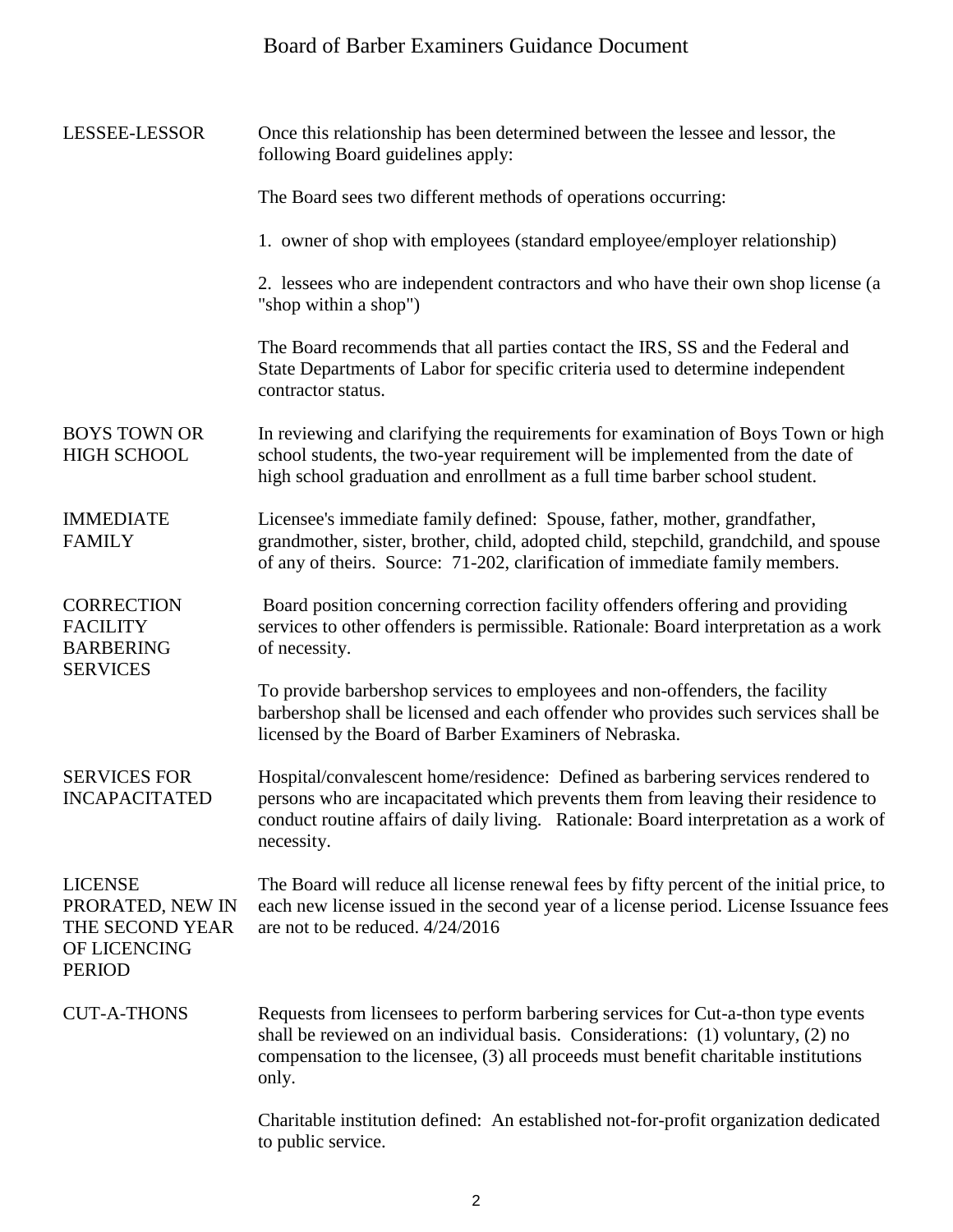## Board of Barber Examiners Guidance Document

| <b>AGENCY REFUND</b><br><b>POLICY</b>                                                               | AGENCY - MONEY TO WHICH IT HAS AN INTEREST                                                                                                                                                                                                                                                                                                                                                                                                   |
|-----------------------------------------------------------------------------------------------------|----------------------------------------------------------------------------------------------------------------------------------------------------------------------------------------------------------------------------------------------------------------------------------------------------------------------------------------------------------------------------------------------------------------------------------------------|
|                                                                                                     | 1. Any application/service authorized by 71-219, for which the person qualifies.                                                                                                                                                                                                                                                                                                                                                             |
|                                                                                                     | 2. Agency - receipt/processing of applications.                                                                                                                                                                                                                                                                                                                                                                                              |
|                                                                                                     | 3. Fees of insufficient amount are continuously appropriated to that license until the<br>proper fee is submitted.                                                                                                                                                                                                                                                                                                                           |
|                                                                                                     | AGENCY - HAS NO LEGAL RIGHT TO MONEY (Full Refund Issued)                                                                                                                                                                                                                                                                                                                                                                                    |
|                                                                                                     | 1. A duplicate payment.                                                                                                                                                                                                                                                                                                                                                                                                                      |
|                                                                                                     | 2. Payment of a fee when none is required.                                                                                                                                                                                                                                                                                                                                                                                                   |
|                                                                                                     | 3. Payment of an amount in excess of the required fee.                                                                                                                                                                                                                                                                                                                                                                                       |
|                                                                                                     | 4. Renewal fee, if a licensee dies before the first day of a new licensing<br>period.<br>4a) Copy of death certificate or a doctor's statement is required                                                                                                                                                                                                                                                                                   |
|                                                                                                     | before refund.<br>5. Application/issuance fee denied because person did not qualify                                                                                                                                                                                                                                                                                                                                                          |
| <b>ONE MODEL</b>                                                                                    | One model may be used for both phases of the practical exam provided the model is<br>acceptable in fulfilling the needs and requirements of the examinee.                                                                                                                                                                                                                                                                                    |
| <b>MANNEQUINS</b>                                                                                   | Mannequins shall not be allowed as models during the practical portion of the<br>examination.                                                                                                                                                                                                                                                                                                                                                |
| PRACTICAL EXAM<br><b>MODELS</b>                                                                     | No instructor of barbering shall be permitted in the practical area while<br>examinations are being conducted by the Board.                                                                                                                                                                                                                                                                                                                  |
| <b>STUDENT</b><br><b>TRANSFER OF</b><br>HOURS, CONTENTS<br>OF ORIENTATION,<br><b>HOURS CREDITED</b> | Where a school offers barbering and cosmetology courses, the<br>indoctrination/orientation periods are identical, the classes are taught by a licensed<br>instructor and the contents are in accordance with and as prescribed by Chapter 12<br>of the Rules and Regulations 002.01 through 002.14, a maximum of 500 orientation<br>hours may be credited after review of credentials by the Board or it's appointed<br>agent, the Director. |
| <b>DUPLICATE</b><br><b>LICENSES</b>                                                                 | The Board shall make available duplicates of licenses which are lost, mutilated, or<br>for any just cause, for a fee to be set by the Board, except that no fee shall be<br>charged if the licensee is operating at multi-locations, required for attendance at an<br>educational seminar, purchasing of product and supplies or proof of no delivery of<br>the license.                                                                     |
| <b>EXAMINATION</b><br><b>TRANSLATION</b>                                                            | A translating dictionary in a foreign language may be used on a limited basis<br>provided it is not a definition dictionary and is reviewed by the examiner prior to<br>use.                                                                                                                                                                                                                                                                 |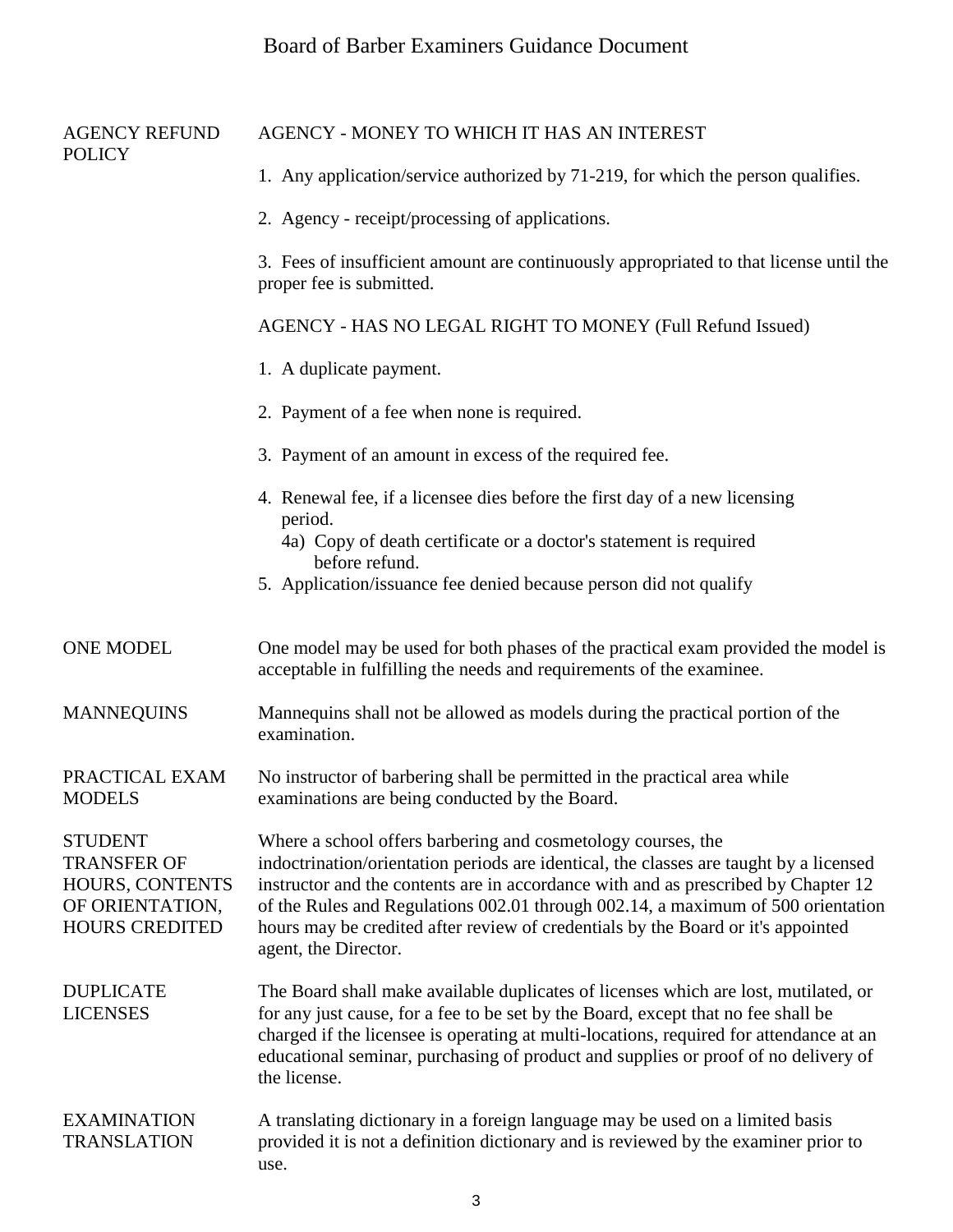## Board of Barber Examiners Guidance Document

| <b>AMERICANS WITH</b><br><b>DISABILITY ACT</b>              | Requests for examination accommodation or alternative examination formats will<br>be honored when accompanied by verification of need for accommodation from a<br>recognized service provider knowledgeable about the disability. Time and location<br>to be determined by the Board.                                                                                                                       |
|-------------------------------------------------------------|-------------------------------------------------------------------------------------------------------------------------------------------------------------------------------------------------------------------------------------------------------------------------------------------------------------------------------------------------------------------------------------------------------------|
| <b>IDENTIFICATION OF</b><br><b>EXAMINEE</b>                 | A driver's license with photo identification will be accepted as sufficient evidence to<br>identify the applicant appearing for the examination. Two photographs with his/her<br>signature must accompany the application, as required by 71-209.                                                                                                                                                           |
| <b>EXAMINATION</b><br><b>ELIGIBILITY</b><br><b>CRITERIA</b> | Board clarification to existing policy ensuring consistency of the criteria used when<br>determining examination eligibility.<br>(origination date of policy: 3/25/79).                                                                                                                                                                                                                                     |
|                                                             | Applicant's request for consideration of examination - hours short:<br>(A) Review of attendance time card - tardiness/absenteeism. Review of<br>documented evident that circumstances for absence were beyond student control,<br>including but not limited to: illness, court appearance, transfer, etc.<br>(B) Number of hours needed to meet the hours required.<br>(C) Release form signed by examinee. |
|                                                             | To determine eligibility, a sufficient amount of time must be given for review of<br>supporting documents. 4-01: 6 weeks max.                                                                                                                                                                                                                                                                               |
| <b>CANDY MACHINES</b>                                       | In reviewing sanitary concerns involving products dispensed from candy machines,<br>the Board determined that although items are dispensed individually, they are stored<br>in an enclosed container and therefore, acceptable.                                                                                                                                                                             |
| <b>FLOOR SURFACE:</b><br><b>HOW TREATED</b>                 | When licensing a barbershop area of a salon that is currently licensed under the<br>Nebraska Cosmetology Act (Dept. of Health), the floor surfaces in the work area<br>shall meet the same requirement as if holding a valid barbershop license prior to the<br>effective date of this rule. (RE: Chapter 3, 005.08)                                                                                        |
| <b>WORK AREA</b><br><b>SHARED</b>                           | Barber and cosmetology licensees sharing the same work area on different<br>days/hours: a work area may be shared if the certificates of registration are<br>displayed in accordance with 71-215 of the Barber Act and the barber practical<br>work area is clearly identified to the public by a sign as required in Chapter 3,<br>section 003.04 of the Rules and Regulations.                            |
| <b>EXAMINATION</b><br><b>RESTRICTIONS</b>                   | No examinee or model shall have a cellular phone on person or used while engaged<br>in or with the practical and written examinations.                                                                                                                                                                                                                                                                      |
| <b>CELL PHONE</b><br><b>STUDENT</b>                         | Functioning cell phones being used while students of barbering are earning hours in<br>theory or practical classes is prohibited.                                                                                                                                                                                                                                                                           |
| STUDENT/EXAM<br><b>FEES</b>                                 | The \$100.00 student/examination and license issuance fee are<br>non-transferable.                                                                                                                                                                                                                                                                                                                          |